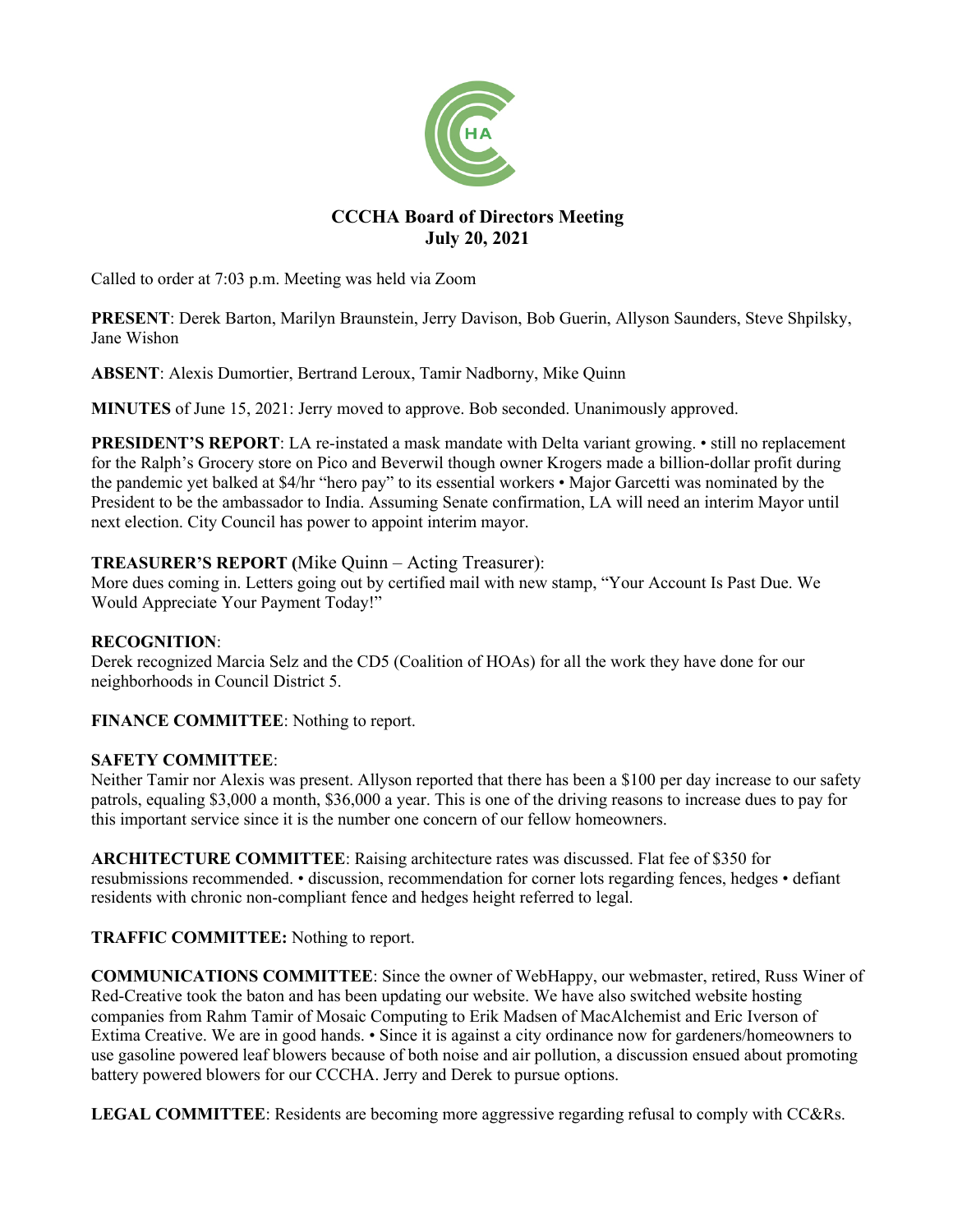### **GREEN COMMITTEE**: No report given.

**FILMING COMMITTEE**: Filming Revenue spreadsheet distributed to the Board before the meeting. We have taken in \$20,000+ in filming revenue to date. Still chasing a payment of \$1,000 with the production manager for the Honda commercial that was filmed in May.

**BLOCK PARTY COMMITTEE**: Derek talked with our event company regarding this year's Block Party. November 7th and the 14<sup>th</sup> were proposed dates. Board was prepared to move forward with Sunday November  $7<sup>th</sup>$ . Discussion of combining with another blood drive.

**WNC REPORT**: Please see detailed report from Jane at the end of these Minutes.

**CD-5 REPORT**: Nothing to report other than the news about Mayor Garcetti possibly leaving LA for an ambassadorship to India.

## **OLD BUSINESS**:

- (1) HOA dues update: Discussed during Treasurer's report.
- (2) Annual Meeting: August  $19<sup>th</sup>$  was discussed at The Griffin Club. Allyson said it would cost about \$5,000. \$1,000 for the room. \$2,000 for the food and drink. \$2,000 for the audio/video set up for Zoom. Allyson to figure out if we can just do a ZOOM without in person meeting as Congress and other HOAs are doing now. Marilyn and Derek volunteered to assist.

**NEW BUSINESS**: Nothing to report

**MEETING ADJOURNED** at 8:45pm

Respectfully submitted by Derek Barton for Bertrand Leroux, Secretary

NEXT BOARD MEETING: August 17, 2021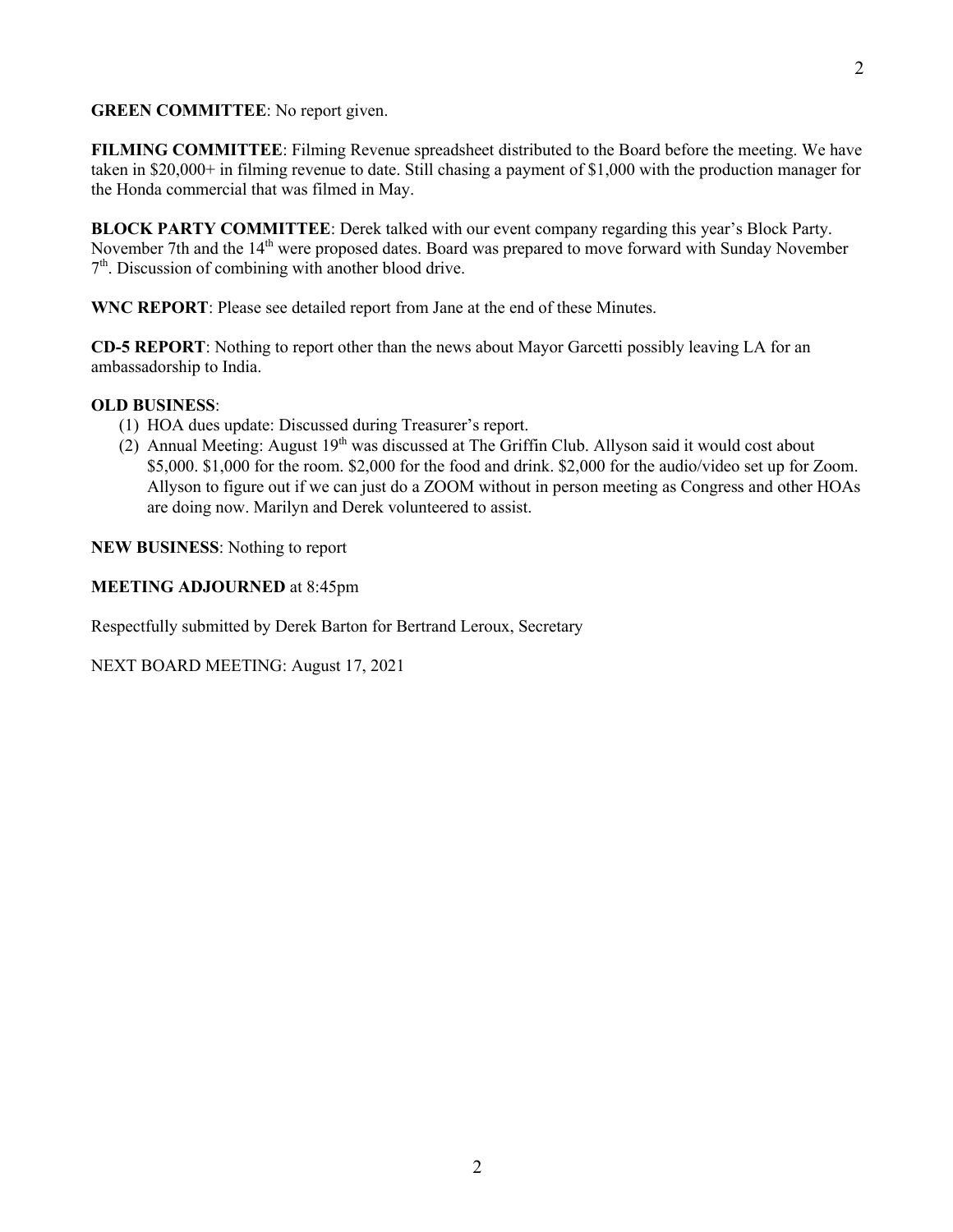## **WNC Report July 6, 2021**

**Included in this week's Westside Bulletin:** COVID-19 Updates; State Tenant Protections Extended; Westside Redistricting Commission Hearings; Updates from Department of City Planning, L.A. Optimized Accelerator Academy; HCIDLA SCEP Webinars; Earn, Learn, Play; Fireworks Safety Survey; No Place for Hate Training Series; Wildfire Preparedness Resources; LAHSA State of Homelessness Series

#### COVID-19 UPDATES

#### **Danger of COVID-19 Delta Variant**

With more circulation of the highly transmissible Delta variant, the L.A. County Department of Public Health issued a recommendation this week urging all residents, regardless of vaccination status, to wear masks indoors in public places as a precaution. Per the CDC, the Delta variants are now responsible for 1 in 5 new cases across the country.

#### **Reopening and Mask Guidance**

On June 15, L.A. County joined the state in lifting most COVID-19 restrictions and all capacity limits and distancing requirements as most businesses returned to full operations. Click here for guidance, effective June 15, 2021, on mask wearing in California.

- All individuals, regardless of vaccination status, must continue to wear a mask in a limited number of places, such as public transit/transportation hubs, schools, health care settings, detention facilities, shelters, and cooling centers.
- People who are not fully vaccinated, including everyone from 2 to 11 years old, must continue to wear masks in indoor public settings and are recommended to wear masks in outdoor public settings if physical distancing cannot be maintained.
- Businesses have the ability to require that all patrons wear masks.

#### **COVID-19 Still Threat to Unvaccinated**

Last week, the L.A. County Department of Public Health revealed that since the vaccine became available in December 2020, nearly all cases, hospitalizations, and deaths in Los Angeles County have been occurring in our unvaccinated population. From December 7, 2020 to June 7, 2021, 99.6% of the County's nearly COVID-19 cases, 98.7% of the hospitalizations, and 99.8% of the COVID-19 related deaths were among unvaccinated people. To read more, click here.

There are over **800+ vaccination sites** across L.A. County. Many sites are open until 8 p.m. so that everyone no matter their schedule — can get the vaccine. Find a site near you by visiting

Coronavirus.LACity.org/GetVaccinated. **Appointments are not required** but if you'd like to register for your vaccine ahead of time or need help, you can reach out to the County's Call Center between 8 a.m. and 8:30 p.m. daily at **(833) 540-0473**. **Remember to bring proof of age to the site**.

#### STATE TENANT PROTECTIONS EXTENDED

On June 29, emergency tenant protections were extended by the State Legislature and Governor Newsom through the passage of AB 832. Here's what you need to know:

- If you lost income due to COVID-19 and you cannot pay rent, keep submitting a written declaration to your landlord every month. If you submit a declaration, your landlord cannot evict you for not paying rent before October 1, 2021, without a "just cause."
- Tenants have until September 30, 2021, to pay 25% of the rent owed from September 1, 2020, through September 30, 2021.
- Collection actions for COVID-19 rental debt cannot begin before November 1, 2021.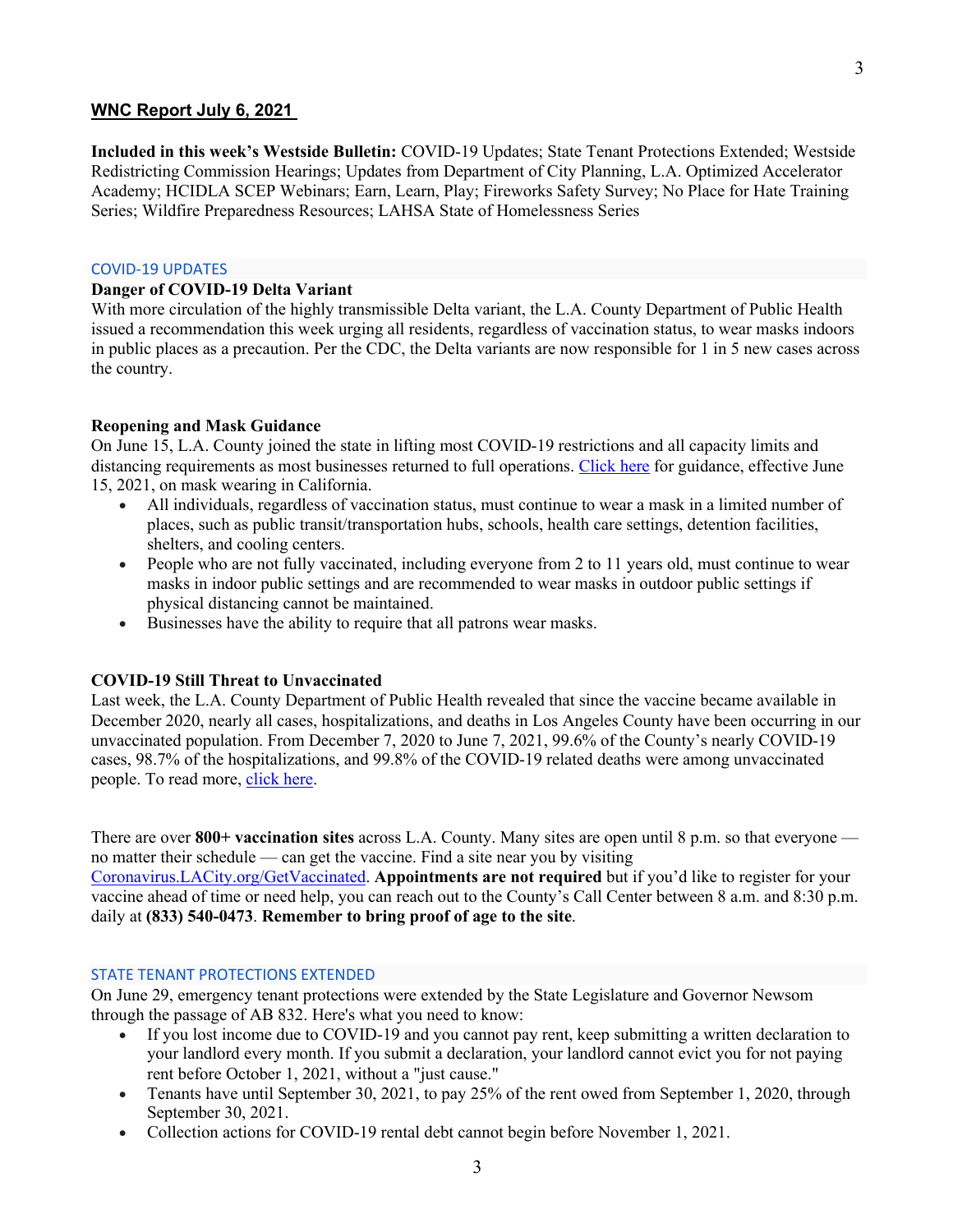- Rental relief is available to eligible tenants and will cover 100% of their past-due rent back to April 2020 and until the eviction protections expire.
- From October 1, 2021, through March 31, 2022, an eviction cannot be issued for nonpayment unless the landlord can prove that a tenant applied for rental assistance and the application was denied.
- If you receive a 15-day notice, you MUST respond within 15 days.

Sign up for a workshop today to learn more about AB 832 and how you can stay housed. REDISTRICTING COMMISSION PUBLIC HEARINGS

The Los Angeles City Council Redistricting Commission (LACCRC) has developed a calendar for Public Hearings that will provide residents across our vast and diverse City the opportunity to talk about their "communities of interest", a fundamental component of drawing new Council District boundaries.

A public hearing for **Council District 5 will be held on Wednesday, July 7th at 6:00pm** via Zoom. A public hearing for **Council District 11 will be held on Monday, July 12th at 6:00pm** via Zoom. A public hearing for **Council District 4 will be held on Wednesday, August 4th at 6:00pm** via Zoom. A public hearing for **Council District 10 will be held on Saturday, August 28th at 10:00am** via Zoom.

To RSVP, please send an email to redistricting.lacity@lacity.org. For more information, go to http://redistricting2021.lacity.org/LACCRC

UPDATES FROM DEPARTMENT OF CITY PLANNING

Over the next few weeks the City will release a draft of the 2021-2029 Housing Element and Safety Element Update. Save the date to attend one of two webinars to learn more about the drafts and participate in a Q&A session.

# UPCOMING WEBINARS

Thursday, July 8th, 6:00-7:30 p.m. - REGISTER HERE Tuesday, July 13th, 12:00- 1:30 p.m. - REGISTER HERE L.A. OPTIMIZED ACCELERATOR ACADEMY

The L.A. Optimized Accelerator Academy provides businesses e-commerce growth and marketing support through its educational programming with the collaboration of corporate donors, non-profit partners, and subject-matter experts. The Accelerator Academy is made possible in partnership with the University of Southern California (USC) Sol Price School of Public Policy Center for Economic Development. ALL businesses are welcome to join us for this monthly free webinar every **FIRST TUESDAY OF EVERY MONTH.** Registration is required.

# HCIDLA SCEP WEBINARS FOR LANDLORDS

Please join the Housing & Community Investment Department for an informational presentation on the recent changes to the Systematic Code Enforcement Program (SCEP) fee adopted by the Los Angeles City Council on June 23, 2021. The SCEP fee applies to all multifamily housing properties in the City of Los Angeles. The presentation will include information on routine inspections, the upcoming supplemental 2021 bill, the allowable 50% passthrough surcharge to tenants, and an update regarding the current Covid-19 SCEP inspection protocols. This month's webinars will be presented by the Compliance & Code Division staff of the Los Angeles Housing + Community Investment Department (HCIDLA).

Sessions will be via Zoom. Register here.

JULY 2021 - English Wednesday, July 7, 3:00 PM - 5:00 PM Wednesday July 21, 3:00 PM - 5:00 PM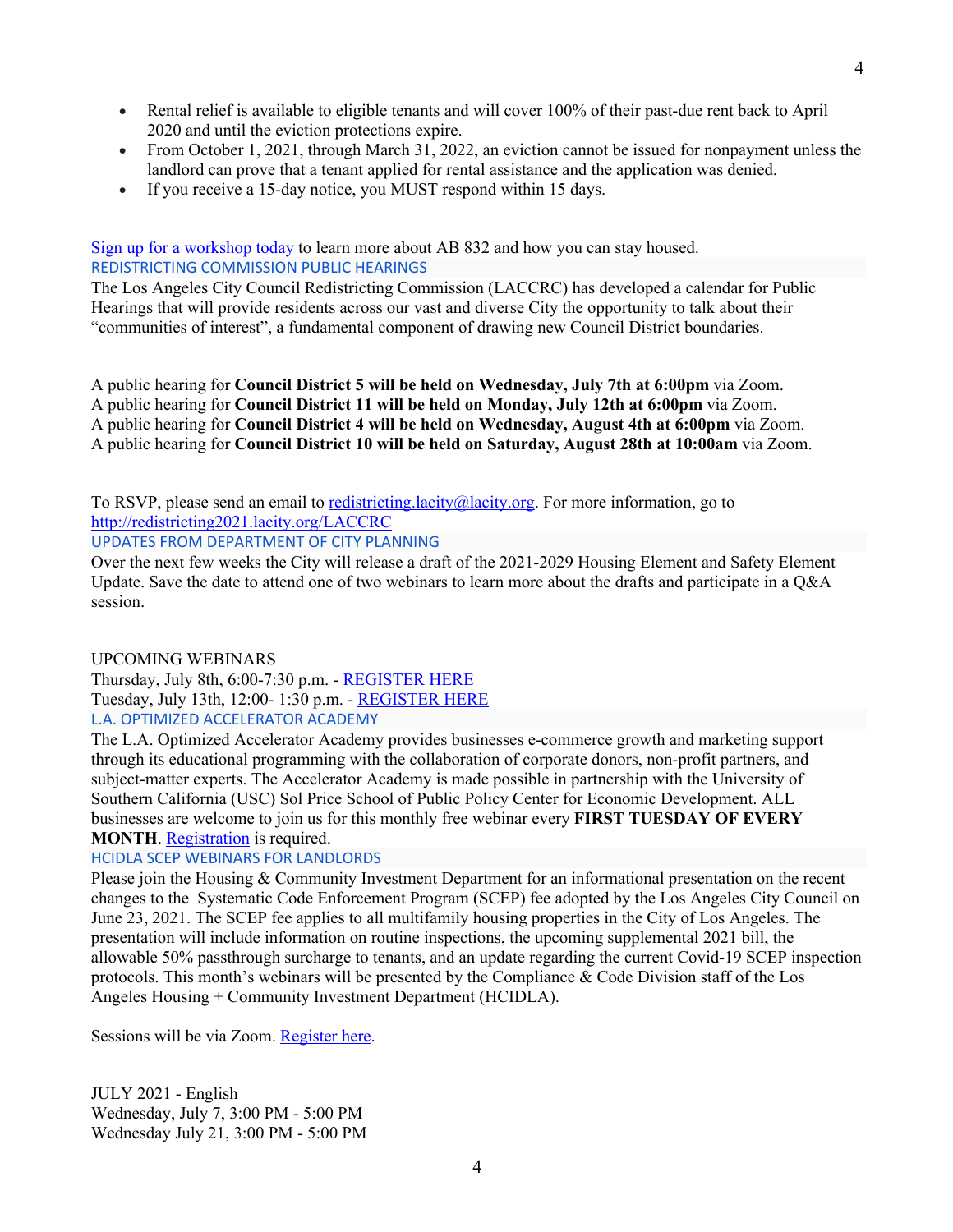JULY 2021 - Spanish Wednesday, July 14, 3:00 PM - 5:00 PM Wednesday, July 28, 3:00 PM - 5:00 PM

### EARN, LEARN, PLAY

Join Mayor Eric Garcetti and Los Angeles County Superintendent of Education Debra Duardo to ensure that all youth have opportunities this summer to Earn, Learn, and Play as they get ready for the academic school year. Highlighted below are opportunities listed that include both virtual and in-person activities and will follow proper COVID-19 health and safety protocols. There are also subsidized and low-cost options:

- EARN
	- o Career exploration and paid internships for young Angelenos between the ages of 14 to 24: Students can find summer job placements in their career fields of interest and earn a paycheck while learning valuable skills. Applications are available here.
- LEARN
	- o Opportunities to learn beyond the classroom: Through a range of learning enrichment programs offered both virtually and in-person, students can catch up and prepare themselves for the 2021- 22 school year. From STEM to literacy and more, these programs will turn Los Angeles into an academic playground for young people.
- PLAY
	- o Sports, arts, and day camps to explore and play: Young Angelenos of all ages can enjoy the great outdoors, play recreational sports, and discover new worlds through engagement in the arts.

## Learn more HERE

### 2021 FIREWORKS SAFETY SURVEY

The issue of illegal fireworks use is an important community safety issue. It is also a complex issue, as fireworks (any and all types) are illegal to possess, sell, or use within the City limits. In order to evolve and improve policy and statues on fireworks and fire safety, it is critical to gather quality data from the public. I encourage you to take this anonymous survey and share your opinions and concerns, which will help identify possible steps that may have a positive impact on reducing illegal fireworks and increasing fire safety. You can access the survey here.

#### NO PLACE FOR HATE TRAINING SERIES

LA Civil Rights, in partnership with city agencies and community partners, is launching the No Place for Hate Training Series to share information and resources on hate crimes, including knowing your rights, bystander intervention training, and in-language reporting tools. Trainings will take place on the last Tuesday of every month from June through October. Click here to sign up for virtual trainings.

If you or someone you know is a victim of a hate crime or incident, please report them by calling 211, 311, or 911. If you are an ally looking to help, click here for additional resources.

#### WILDFIRE PREPAREDNESS

Summer is here! The weather conditions may cause fires to spread rapidly. It is critical we act thoughtfully to reduce the risk in our communities. Check out the new LAFD 'Wildfire' page on the LAFD website for tips on hardening your home, preparing for an evacuation order, and viewing safety videos on wildfire in the City of LA: https://www.lafd.org/wildfire